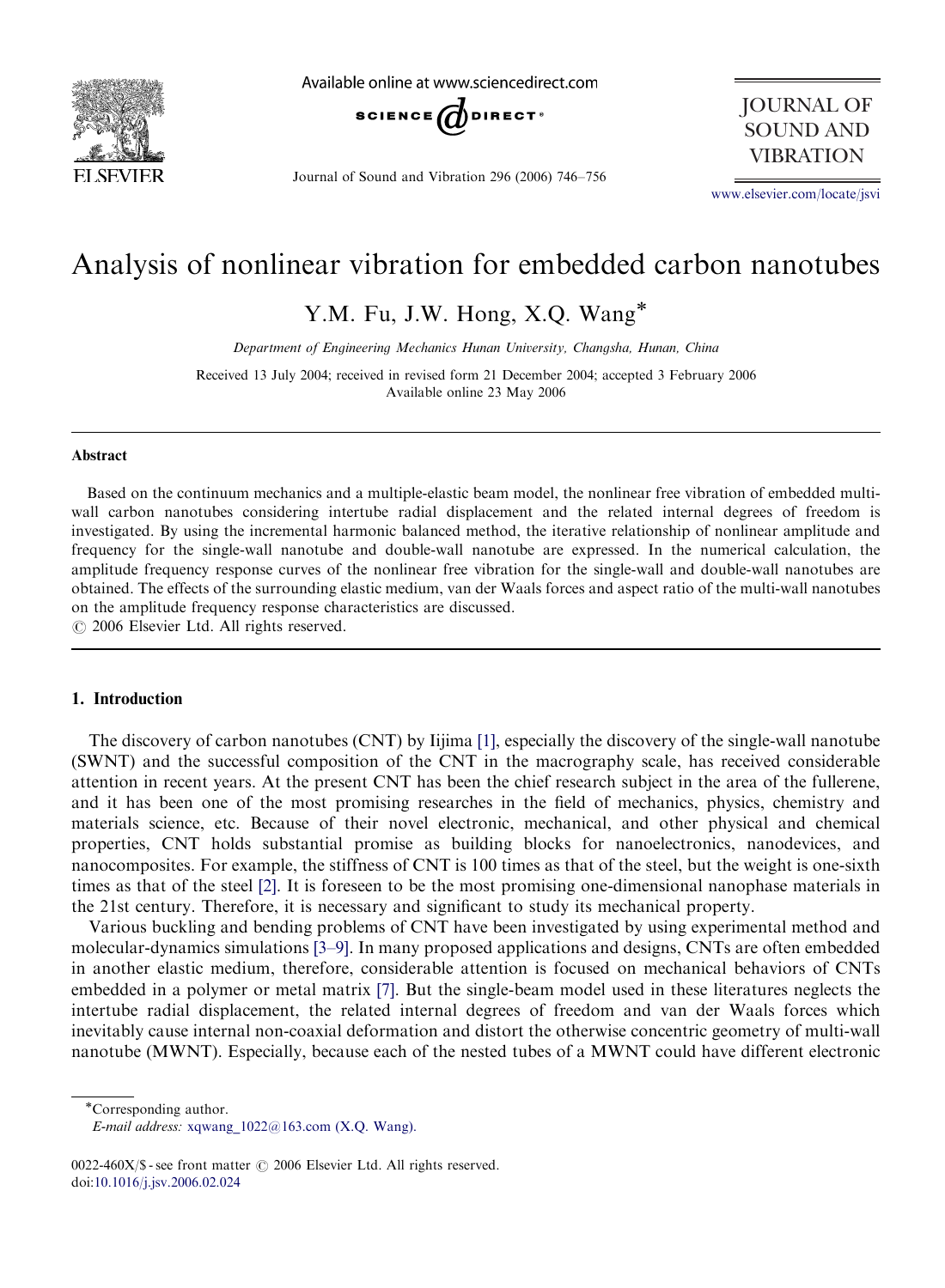properties, non-coaxial distortion could significantly affect some important physical properties of MWNT. Therefore, it is necessary to understand intertube vibration of embedded MWNT. Based on the non-coaxial vibrational model of MWNT, Ru [\[10\]](#page-9-0) studied the bulking of nanotubes. Considering the intertube radial displacement and the internal van der Waals forces, Yoon and Ru [\[11\]](#page-9-0) analyzed the frequencies and models of the linear free vibration for the embedded MWNT. To our knowledge, the nonlinear free vibration of embedded nanotubes has not been studied in the literatures.

The deformations of nanostructure, such as CNTs, as the same as those of the macroscopic structures are nonlinear in nature under the action of the external conditions. Only when taking into account the nonlinearities in geometry and physics, the more static and dynamic properties of nanostructure can be obtained and then the nanostructures can receive more wide applications. In this paper, the nonlinear free vibration analysis of CNTs considering the geometric nonlinearity is investigated. The main reasons of considering the nonlinearity and useful examples are as follows:

First, the nonlinear amplitude frequency response, the bifurcate and chaos of the nanostructure can be investigated in the nonlinear model rather than in the linear model.

Second, the more precise mechanical properties can be obtained. For example, when measuring the Young's modulus of CNT by using the vibration method, the experiment value can be consistent with the theoretical value only under considering the nonlinear deformation of CNT. Another case is that when weighing the nanoscale materials by adopting the nano-steelyard, the more precise mass is obtained when taking into account the geometric nonlinearity of CNT.

Moreover, the nonlinear mechanical behavior of CNT has received considerable attentions in recent years. For example, Pantano and Boyce [\[12\]](#page-9-0) investigated the effect of the characteristic wavelike or wrinkles on the bending mode of CNT under considering the geometric nonlinearity and explained the phenomenon that the curve modes of CNT decrease with the increase of the diameter of CNT.

In this paper, based on the continuum mechanics and a multiple-elastic beam model, the nonlinear free vibration analysis of embedded CNT considering intertube radial displacement and the related internal degrees of freedom is investigated.

## 2. Basic equations

There are two simplified methods in modeling CNTs based on the continuum mechanics at present. One is to simplify every layer of the tube to contact the adjacent tube and the distance of the adjacent layer may be neglected. In this model, the thickness  $t_0$  of the every layer of the tube is 0.34 nm and the Young's modulus is 1.1 TPa. The other model is that the interlayer spacing between every adjacent tube is 0.34 nm and the thickness of the tube  $t_0$  is 0.066 nm, the Young's modulus is 5.5 TPa. The later is usually applied to the CNTs with small aspect ratio and in this model, the tubes is treated as the shell [\[13\].](#page-9-0) In present research, the aspect ratios of nanotubes are all beyond 10, so the former model is employed.

Consider a CNT of length *l*, Young's modulus E, density  $\rho$ , cross-sectional area A, and cross-sectional inertia moment I, embedded in elastic medium as shown in Fig. 1. Assume that the displacement of nanotube along x axial is  $u(x, t)$ , and the displacement along z axial is  $w(x, t)$  in terms of the spatial coordinate x and the time variable t. The free vibration equation of embedded nanotube considering the geometric nonlinearity of



Fig. 1. Model of an embedded carbon nanotube.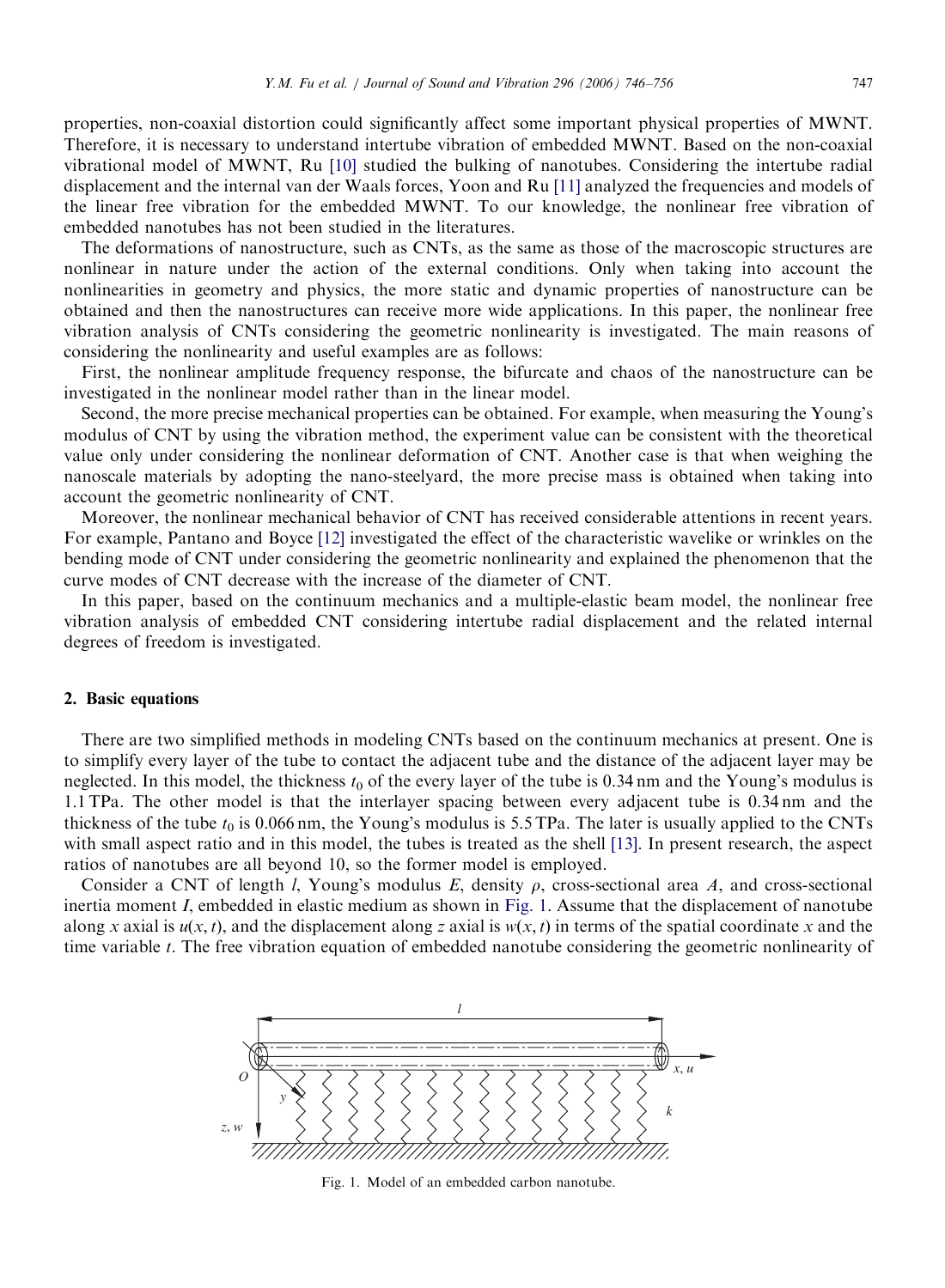the structure is

$$
EI\frac{d^4w}{dx^4} + \rho A \frac{d^2w}{dt^2} = \left[\frac{EA}{2l} \int_0^l \left(\frac{\partial w}{\partial x}\right) dx\right] \frac{\partial^2 w}{\partial x^2} + p,\tag{1}
$$

where  $p(x, t)$  is the interaction pressure per unit axial length between the outermost tube and the surrounding medium, which can be described by the Winkler-like model [\[14,15\]](#page-10-0), and

$$
p = -kw,\tag{2}
$$

where the negative sign indicates that the pressure  $p$  is opposite to the deflection of the outmost tube, and  $k$  is a constant determined by the material constants of the surrounding elastic medium. Substituting Eq. (2) into Eq. (1), that gives

$$
EI\frac{d^4w}{dx^4} + \rho A\frac{d^2w}{dt^2} + kw = \left[\frac{EA}{2l} \int_0^l \left(\frac{\partial w}{\partial x}\right) dx\right] \frac{\partial^2 w}{\partial x^2}.
$$
 (3)

Assume that the nanotube is simply supported at the two ends. So, the unknown function  $w(x, t)$  may be given as

$$
w(x,t) = W(t)\sin\frac{\pi x}{l}.\tag{4}
$$

It satisfies the boundary condition:  $x = 0$ ,  $l : w = 0$ ,  $M = 0$ , in which M is the stress couple. By substituting Eq. (4) into Eq. (3), the nonlinear differential equation for the time function  $W(t)$  can be obtained as follows:

$$
\frac{d^2 W}{dt^2} + \left(\frac{\pi^4 EI}{l^4 \rho A} + \frac{k}{\rho A}\right) W + \frac{\pi^4 E}{4l^4 \rho} W^3 = 0.
$$
 (5)

For the MWNT with N layers, the pressure at any point between any two adjacent tubes depends on the difference of their deflections at that point. Thus the van der Waals force can be expressed as

$$
F_i = c_i(w_i - w_{i-1}),\tag{6}
$$

where  $F_i$  is the van der Waals force between the *i*th tube and the *i*-1th tube.  $c_i$  is the coefficient of the van der Waals force between the *i*th tube and the *i*-1th tube. And  $c_i$  can be defined by [\[10\]](#page-9-0)

$$
c_i = \frac{200 \times (2r_{i-1}) \text{ erg/cm}^2}{0.16d^2} \quad (i = 2, 3, ..., N),
$$
 (7)

in which  $d = 0.142$  nm,  $r_{i-1}$  is the radius of *i*th tube.

Assume that all nested individual tubes of the MWNT vibrate in the same plane. Considering the effects of the van der Waals forces in Eq. (3), the coplanar transverse nonlinear free vibration of an embedded MWNT with  $N$  layers is described by the following  $N$  coupled nonlinear differential equations:

$$
EI_1 \frac{d^4 w_1}{dx^4} + \rho A_1 \frac{d^2 w_1}{dt^2} = \left[ \frac{EA_1}{2l} \int_0^l \left( \frac{\partial w_1}{\partial x} \right) dx \right] \frac{\partial^2 w_1}{\partial x^2} + c_1 [w_2 - w_1],
$$
  
\n
$$
EI_2 \frac{d^4 w_2}{dx^4} + \rho A_2 \frac{d^2 w_2}{dt^2} = \left[ \frac{EA_2}{2l} \int_0^l \left( \frac{\partial w_2}{\partial x} \right) dx \right] \frac{\partial^2 w_2}{\partial x^2} + c_2 [w_3 - w_2] - c_1 [w_2 - w_1],
$$
  
\n
$$
\vdots
$$
  
\n
$$
EI_N \frac{d^4 w_N}{dx^4} + \rho A_N \frac{d^2 w_N}{dt^2} = \left[ \frac{EA_N}{2l} \int_0^l \left( \frac{\partial w_N}{\partial x} \right) dx \right] \frac{\partial^2 w_N}{\partial x^2} - c_{N-1} [w_N - w_{N-1}] - kw_N.
$$
  
\n(8)

By using the former simplified method for the MWNT having simply supported condition at the two ends, the nonlinear vibration equations of an embedded MWNT with  $N$  layers can be written in term of the time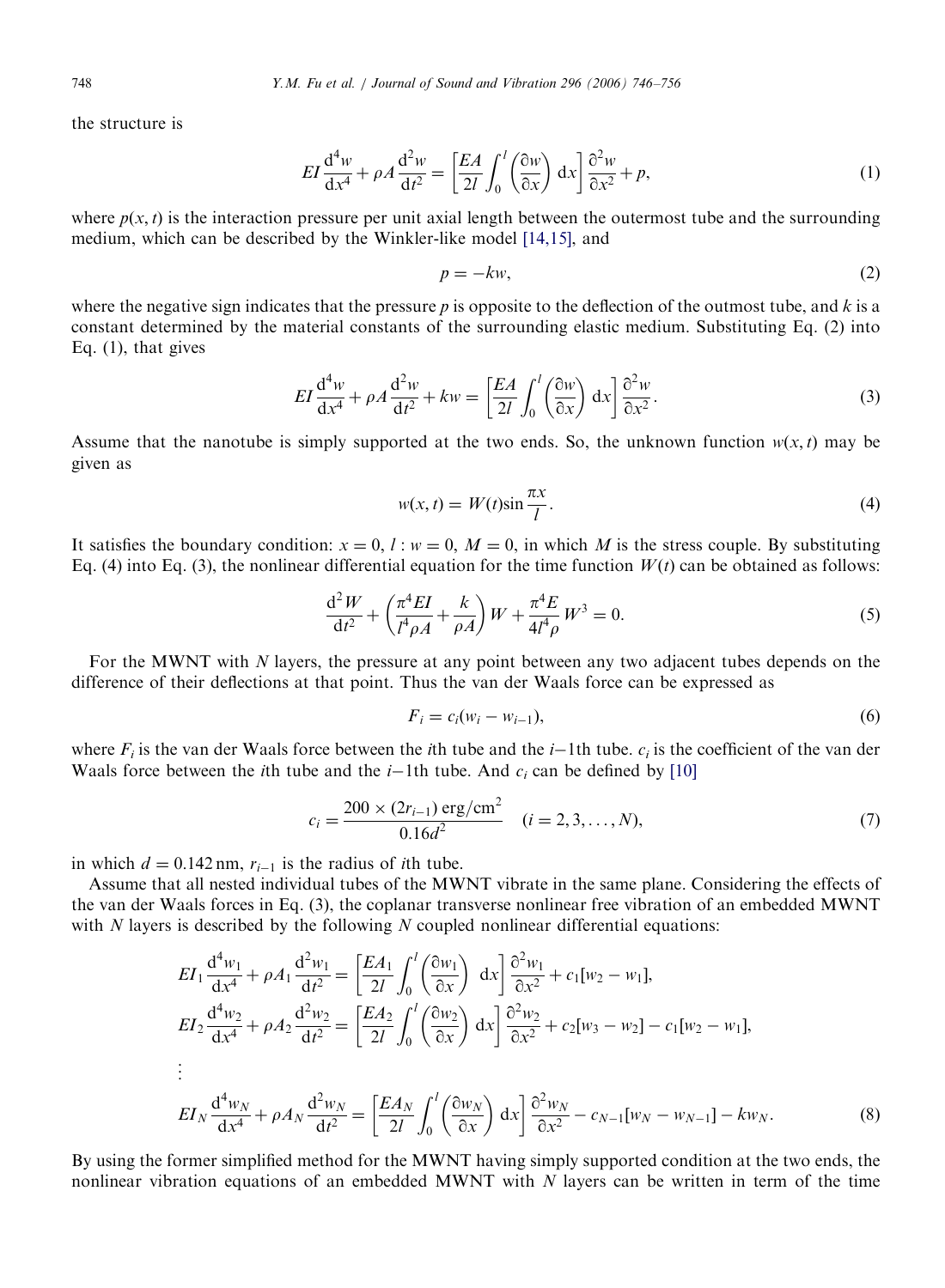function  $W_i(t)$  as

$$
\frac{d^2 W_1}{dt^2} + \left(\frac{\pi^4 EI_1}{l^4 \rho A_1} + \frac{c_1}{\rho A_1}\right) W_1 + \frac{\pi^4 E}{4l^4 \rho} W_1^3 - \frac{c_1}{\rho A_1} W_2 = 0,
$$
\n
$$
\frac{d^2 W_2}{dt^2} + \left(\frac{\pi^4 EI_2}{l^4 \rho A_2} + \frac{c_1}{\rho A_2} + \frac{c_2}{\rho A_2}\right) W_2 + \frac{\pi^4 E}{4l^4 \rho} W_2^3 - \frac{c_1}{\rho A_2} W_1 - \frac{c_2}{\rho A_2} W_3 = 0,
$$
\n
$$
\vdots
$$
\n
$$
\frac{d^2 W_N}{dt^2} + \left(\frac{\pi^4 EI_N}{l^4 \rho A_N} + \frac{c_{N-1}}{\rho A_N} + \frac{k}{\rho A_N}\right) W_N + \frac{\pi^4 E}{4l^4 \rho} W_N^3 - \frac{c_{N-1}}{\rho A_N} W_{N-1} = 0.
$$
\n(9)

#### 3. Solution methodology

#### 3.1. Solutions of SWNT

For a SWNT, the nonlinear vibration governing equation is given by Eq. (9) with  $N = 1$  as follows:

$$
\frac{d^2 W}{dt^2} + \left(\frac{\pi^4 EI}{l^4 \rho A} + \frac{k}{\rho A}\right)W + \frac{\pi^4 E}{4l^4 \rho}W^3 = 0.
$$
 (10)

Introducing the dimensionless parameters:  $r = \sqrt{I/A}$ ,  $a = W/r$ ,  $\omega_l = \pi^2/l^2 \sqrt{EI/\rho A}$ ,  $\omega_k = \sqrt{k/\rho A}$ ,  $\tau = \omega t$ , substituting these into Eq. (10), the dimensionless nonlinear vibration governing equation is given as

$$
\left(\frac{\omega}{\omega_l}\right)^2 \frac{\mathrm{d}^2 a}{\mathrm{d}\tau^2} + \left[1 + \left(\frac{\omega_k}{\omega_l}\right)^2\right] a + \alpha a^3 = 0,\tag{11}
$$

where  $\alpha = 0.25$ . Eq. (11) is the famous Duffing equation. Generally, the analytical solution of Eq. (11) is hard to find out. In present analysis, a high precision method, the incremental harmonic balanced method [\[16\]](#page-10-0) is employed to seek the numerical solution of Eq. (11).

Assume  $a_0(\tau)$  and  $\omega_0$  to be a known vibration status, that is, they are the known solutions of Eq. (11). Then a neighboring vibration status with the amplitude increment  $\Delta a(t)$  and the frequency increment  $\Delta \omega$  can be expressed as

$$
a(\tau) = a_0(\tau) + \Delta a(\tau), \quad \omega = \omega_0 + \Delta \omega.
$$
 (12)

Substituting Eq. (12) in Eq. (11) and neglecting the high-order microcontent, a linearized increment equation can be expressed as

$$
\left(\frac{\omega_0}{\omega_l}\right)^2 \frac{\mathrm{d}^2 \Delta a}{\mathrm{d} \tau^2} + \left[1 + \left(\frac{\omega_k}{\omega_l}\right)^2\right] \Delta a + 3\alpha a_0^2 \Delta a = R - 2\left(\frac{\omega_0}{\omega_l}\right) \left(\frac{\Delta \omega}{\omega_l}\right) \frac{\mathrm{d}^2 a_0}{\mathrm{d} \tau^2},\tag{13}
$$

where

$$
R = -\left(\frac{\omega_0}{\omega_l}\right)^2 \frac{\mathrm{d}^2 a_0}{\mathrm{d}\tau^2} - \left[1 + \left(\frac{\omega_k}{\omega_l}\right)^2\right] a_0 - \alpha a_0^3 \tag{14}
$$

and it is the corrective term, that is, it will become zero if  $a_0(\tau)$  and  $\omega_0$  are the exact solutions of Eq. (11).

In order to seek the periodic solutions of Eq. (11), the functions  $a_0(\tau)$  and  $\Delta a(\tau)$  can be taken in the form of cosine harmonic wave as

$$
a_0 = a_1 \cos \tau + a_3 \cos 3\tau + \cdots,
$$
  
\n
$$
\Delta a = \Delta a_1 \cos \tau + \Delta a_3 \cos 3\tau + \cdots.
$$
\n(15)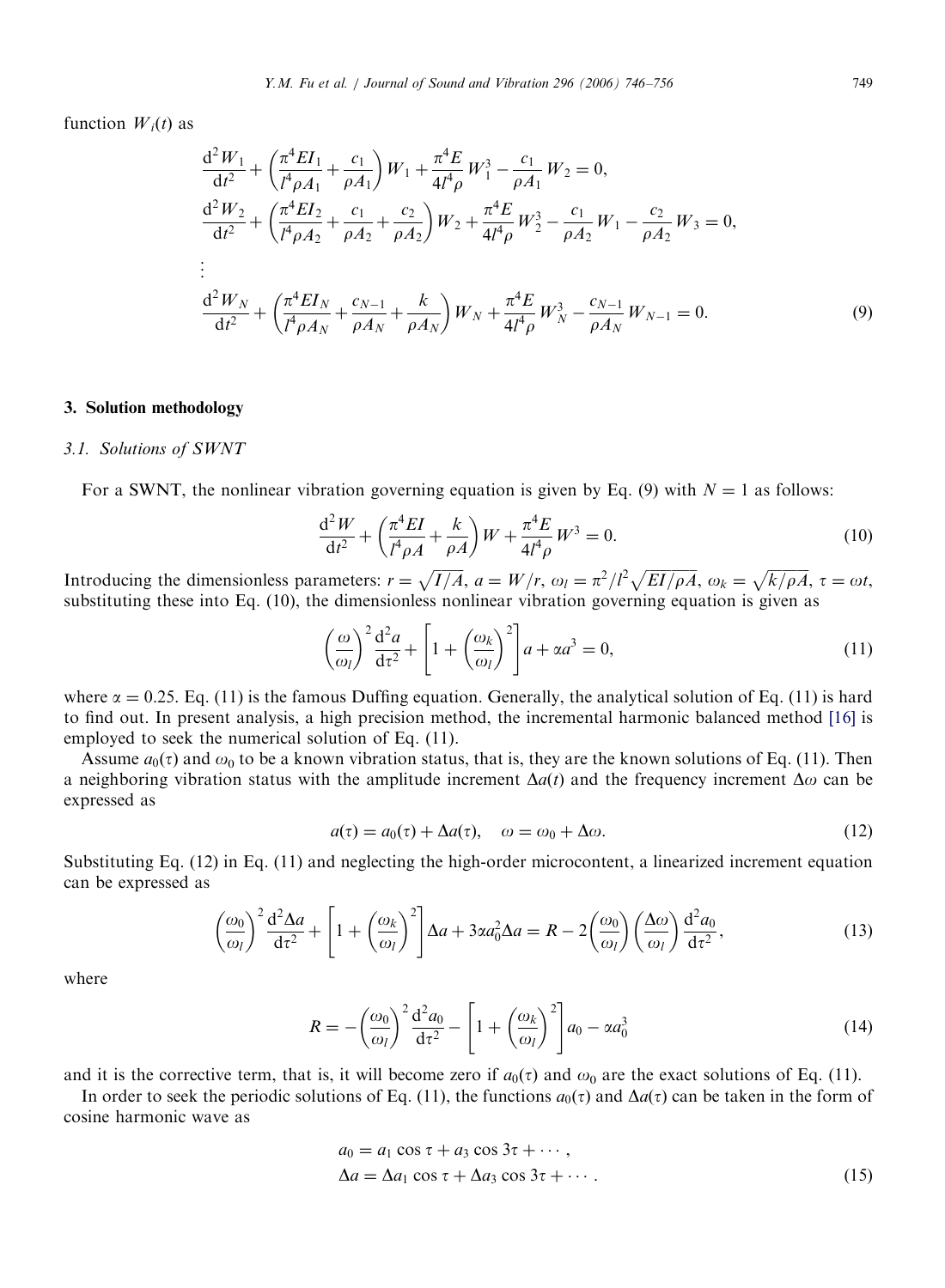Substituting Eq. (15) in Eq. (13) and equating the coefficient of the same harmonic wave terms, the matrix algebra equation can be got as follows:

$$
([K] - \left(\frac{\omega_0}{\omega_l}\right)^2 [M] + \left(\frac{\omega_k}{\omega_l}\right)^2 [P]) \left\{\frac{\Delta a_1}{\Delta a_3}\right\} = \left[\frac{R_1}{R_3}\right] + \left(\frac{\Delta \omega}{\omega_l}\right) \left\{\frac{F_1}{F_3}\right\},\tag{16}
$$

where

$$
[K] = \begin{bmatrix} K_{11} & K_{13} \\ K_{31} & K_{33} \end{bmatrix}, [M] = \begin{bmatrix} m_{11} & m_{13} \\ m_{31} & m_{33} \end{bmatrix}, [P] = \begin{bmatrix} p_{11} & p_{13} \\ p_{31} & p_{33} \end{bmatrix},
$$
  
\n
$$
K_{11} = 1 + \frac{3}{2}\alpha \left(\frac{3}{2}a_1^2 + a_1a_3 + a_3^2\right), K_{13} = \frac{3}{2}\alpha \left(\frac{1}{2}a_1^2 + 2a_1a_3\right), K_{31} = K_{13}, K_{33} = 1 + \frac{3}{2}\alpha \left(a_1^2 + \frac{3}{2}a_3^2\right),
$$
  
\n
$$
m_{11} = 1, m_{13} = m_{31} = 0, m_{33} = 9, p_{11} = 1, p_{13} = p_{31} = 0, p_{33} = 1,
$$
  
\n
$$
R_1 = -a_1 - \frac{3}{4}\alpha (a_1^2 + a_1a_3 + 2a_3^2)a_1 + \left(\frac{\omega_0}{\omega_1}\right)^2 a_1 - \left(\frac{\omega_k}{\omega_1}\right)^2 a_1,
$$
  
\n
$$
R_2 = -a_3 - \frac{\alpha}{4} (a_1^3 + 6a_1^2a_3 + 3a_3^2) + 9\left(\frac{\omega_0}{\omega_1}\right)^2 a_3 - \left(\frac{\omega_k}{\omega_1}\right)^2 a_3,
$$
  
\n
$$
F_1 = 2\left(\frac{\omega_0}{\omega_1}\right)a_1, F_3 = 18\left(\frac{\omega_0}{\omega_1}\right)a_3.
$$
  
\n(17)

Eq. (16) can be solved for  $\Delta a_3$  and  $\Delta \omega$  for the given values of  $a_1$ ,  $a_3$  and  $\omega_0$  and for a given increment  $\Delta a_1$  in which the corresponding  $a_1$  is set to zero. Consequencely, the next vibration status  $a_1 + \Delta a_1$ ,  $a_2 + \Delta a_2$  and  $\omega + \Delta \omega$  can be calculated. Then taking these solutions as a new vibration status and using the former solving process, the nonlinear amplitude frequency response curves can be obtained.

# 3.2. Solution of double-wall nanotubes (DWNT)

For a DWNT, the nonlinear vibration governing equations are given by Eq. (9) with  $N = 2$  as follows:

$$
\frac{d^2 W_1}{dt^2} + \left(\frac{\pi^4 EI_1}{l^4 \rho A_1} + \frac{c_1}{\rho A_1}\right) W_1 + \frac{\pi^4 E}{4l^4 \rho} W_1^3 - \frac{c_1}{\rho A_1} W_2 = 0,
$$
\n
$$
\frac{d^2 W_2}{dt^2} + \left(\frac{\pi^4 EI_2}{l^4 \rho A_2} + \frac{c_1}{\rho A_2} + \frac{k}{\rho A_2}\right) W_2 + \frac{\pi^4 E}{4l^4 \rho} W_2^3 - \frac{c_1}{\rho A_2} W_1 = 0.
$$
\n(18)

Introducing the following dimensionless parameters:

$$
r = \sqrt{\frac{I_1}{A_1}}, \quad a_1 = \frac{W_1}{r}, \quad a_2 = \frac{W_2}{r}, \quad \omega_l = \frac{\pi^2}{l^2} \sqrt{\frac{EI_1}{\rho A_1}}, \quad \omega_k = \sqrt{\frac{k}{\rho A_1}}, \quad \omega_c = \sqrt{\frac{c}{\rho A_1}},
$$
  
 $\tau = \omega t, \quad \beta = \frac{A_1}{A_2}, \quad \gamma = \frac{I_1}{I_2}, \quad \alpha = \frac{1}{4}$ 

and substituting these into Eq. (18), the dimensionless nonlinear vibration governing equations are

$$
\left(\frac{\omega}{\omega_l}\right)^2 \frac{d^2 a_1}{dt^2} + \left[1 + \left(\frac{\omega_c}{\omega_l}\right)^2\right] a_1 + \alpha a_1^3 - \left(\frac{\omega_c}{\omega_l}\right)^2 a_2 = 0,
$$
\n
$$
\left(\frac{\omega}{\omega_l}\right)^2 \frac{d^2 a_2}{dt^2} + \beta \left[\frac{1}{\gamma} + \left(\frac{\omega_c}{\omega_l}\right)^2 + \left(\frac{\omega_k}{\omega_l}\right)^2\right] a_2 + \alpha a_2^3 - \beta \left(\frac{\omega_c}{\omega_l}\right)^2 a_1 = 0.
$$
\n(19)

Also, the incremental harmonic balanced method is employed to seek solution of Eq. (19). Assume  $a_1(\tau)$ ,  $a_2(\tau)$  and  $\omega_0$  to be a known vibration status, then a neighboring vibration status with the amplitude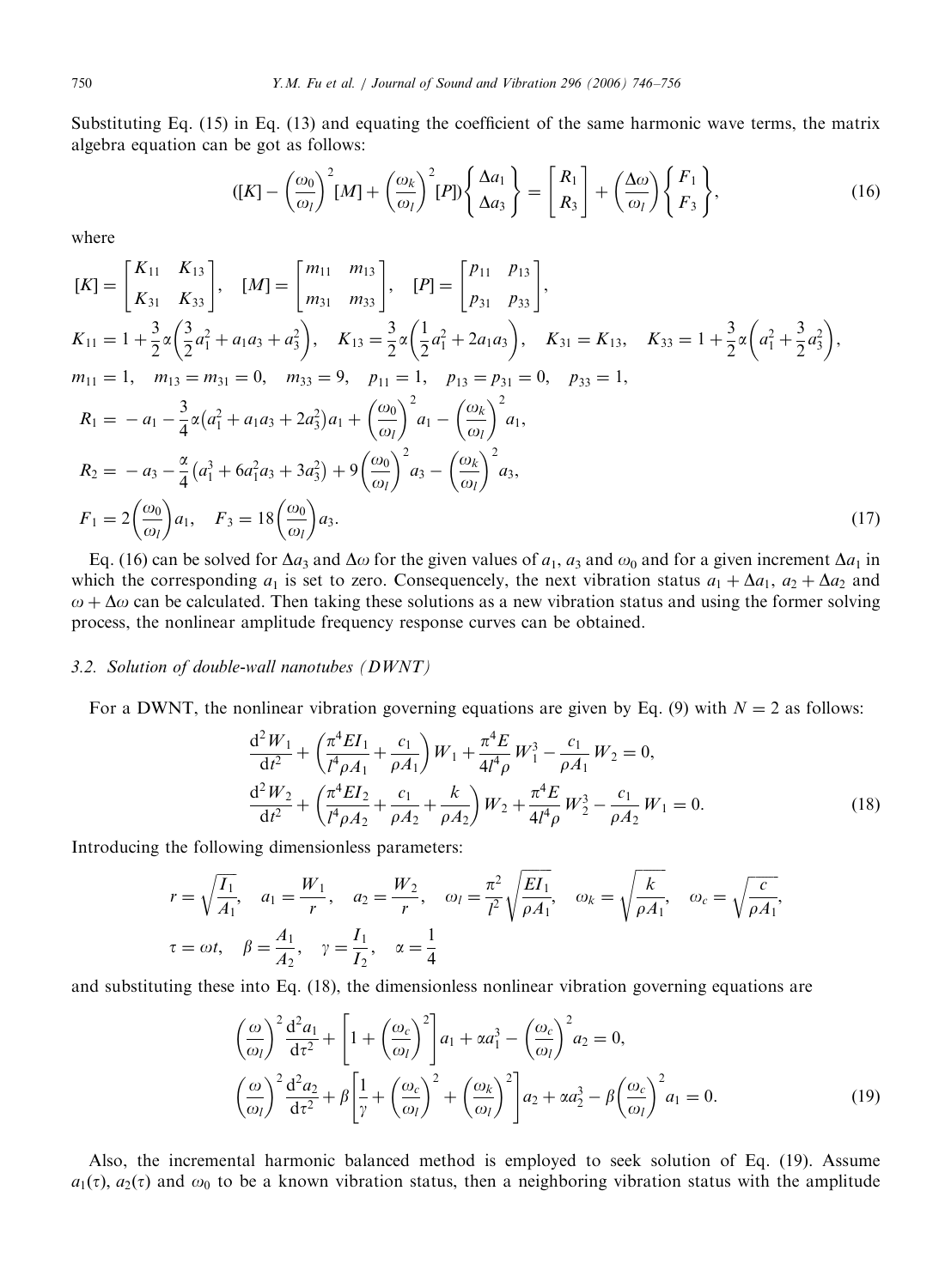increment  $\Delta a_1$ ,  $\Delta a_2$  and the frequency increment  $\Delta \omega$  can be expressed as

$$
a_1(\tau) = a_{10}(\tau) + \Delta a_1(\tau),
$$
  
\n
$$
a_2(\tau) = a_{20}(\tau) + \Delta a_2(\tau),
$$
  
\n
$$
\omega = \omega_0 + \Delta \omega.
$$
\n(20)

Substituting Eq. (20) in Eq. (19) and neglecting the high-order microcontent, two linearized increment equations can be expressed as

$$
\left(\frac{\omega_0}{\omega_l}\right)^2 \frac{d^2 \Delta a_1}{d\tau^2} + \left[1 + \left(\frac{\omega_c}{\omega_l}\right)^2\right] \Delta a_1 + 3\alpha a_{10}^2 \Delta a_1 - \left(\frac{\omega_c}{\omega_l}\right)^2 \Delta a_2 = R_1 - 2\left(\frac{\omega_0}{\omega_l}\right) \left(\frac{\Delta \omega}{\omega_l}\right) \frac{d^2 a_{10}}{d\tau^2},
$$
\n
$$
\left(\frac{\omega_0}{\omega_l}\right)^2 \frac{d^2 \Delta a_2}{d\tau^2} + \beta \left[\frac{1}{\gamma} + \left(\frac{\omega_c}{\omega_l}\right)^2 + \left(\frac{\omega_k}{\omega_l}\right)^2\right] \Delta a_2 + 3\alpha a_{20}^2 \Delta a_2 - \beta \left(\frac{\omega_c}{\omega_l}\right)^2 \Delta a_1 = R_2 - 2\left(\frac{\omega_0}{\omega_l}\right) \left(\frac{\Delta \omega}{\omega_l}\right) \frac{d^2 a_{20}}{d\tau^2},
$$
\n(21)

where

$$
R_1 = -\left(\frac{\omega_0}{\omega_l}\right)^2 \frac{\mathrm{d}^2 a_{10}}{\mathrm{d}\tau^2} - \left[1 + \left(\frac{\omega_c}{\omega_l}\right)^2\right] a_{10} - \alpha a_{10}^3 + \left(\frac{\omega_c}{\omega_l}\right)^2 a_{20},
$$
  
\n
$$
R_2 = -\left(\frac{\omega_0}{\omega_l}\right)^2 \frac{\mathrm{d}^2 a_{20}}{\mathrm{d}\tau^2} - \beta \left[\frac{1}{\gamma} + \left(\frac{\omega_c}{\omega_l}\right)^2 + \left(\frac{\omega_k}{\omega_l}\right)^2\right] a_{20} - \alpha a_{20}^3 + \beta \left(\frac{\omega_c}{\omega_l}\right)^2 a_{10}.
$$
\n(22)

As the front method, the functions  $a_{10}$ ,  $\Delta a_{10}$ ,  $a_{20}$ ,  $\Delta a_{20}$  can be taken in the form of cosine harmonic wave as

$$
a_{10} = a_1 \cos \tau + a_3 \cos 3\tau + \cdots, \quad \Delta a_{10} = \Delta a_1 \cos \tau + \Delta a_3 \cos 3\tau + \cdots,
$$
  
\n
$$
a_{20} = a_2 \cos \tau + a_4 \cos 3\tau + \cdots, \quad \Delta a_{20} = \Delta a_2 \cos \tau + \Delta a_4 \cos 3\tau + \cdots,
$$
\n(23)

Substituting Eq. (23) into Eq. (21) and equating the coefficient of the same harmonic wave terms, the following matrix algebra equations are obtained:

$$
([K] + [W])\begin{Bmatrix} \Delta a_1 \\ \Delta a_2 \\ \Delta a_3 \\ \Delta a_4 \end{Bmatrix} = \begin{bmatrix} R_1 \\ R_2 \\ R_3 \\ R_4 \end{bmatrix} + 2 \begin{bmatrix} Q_1 \\ Q_2 \\ Q_3 \\ Q_4 \end{bmatrix},
$$
\n(24)

where

$$
K_1 = \begin{bmatrix} K_{11} & K_{12} & K_{13} & K_{14} \\ K_{21} & K_{22} & K_{23} & K_{24} \\ K_{31} & K_{32} & K_{33} & K_{34} \\ K_{41} & K_{42} & K_{43} & K_{44} \end{bmatrix},
$$
  
\n
$$
K_{11} = 1 + \frac{9}{4}\alpha a_1^2 + \frac{3}{2}\alpha a_1 a_3 + \frac{3}{2}\alpha a_3^2, \quad K_{12} = K_{14} = 0, \quad K_{13} = \frac{3}{4}\alpha a_1^2 + 3\alpha a_1 a_3,
$$
  
\n
$$
K_{21} = \frac{3}{4}\alpha a_1^2 + 3\alpha a_1 a_3, \quad K_{22} = K_{24} = 0, \quad K_{23} = 1 + \frac{3}{2}\alpha a_1^2 + \frac{9}{4}\alpha a_3^2,
$$
  
\n
$$
K_{31} = K_{33} = 0, \quad K_{32} = \frac{\beta}{\gamma} + \frac{9}{4}\alpha a_2^2 + \frac{3}{2}\alpha a_2 a_4 + \frac{3}{2}\alpha a_4^2, \quad K_{34} = \frac{3}{4}\alpha a_2^2 + 3\alpha a_2 a_4,
$$
  
\n
$$
K_{41} = K_{43} = 0, \quad K_{42} = \frac{3}{4}\alpha a_2^2 + 3\alpha a_2 a_4, \quad K_{44} = \frac{\beta}{\gamma} + \frac{3}{2}\alpha a_2^2 + \frac{9}{4}\alpha a_4^2,
$$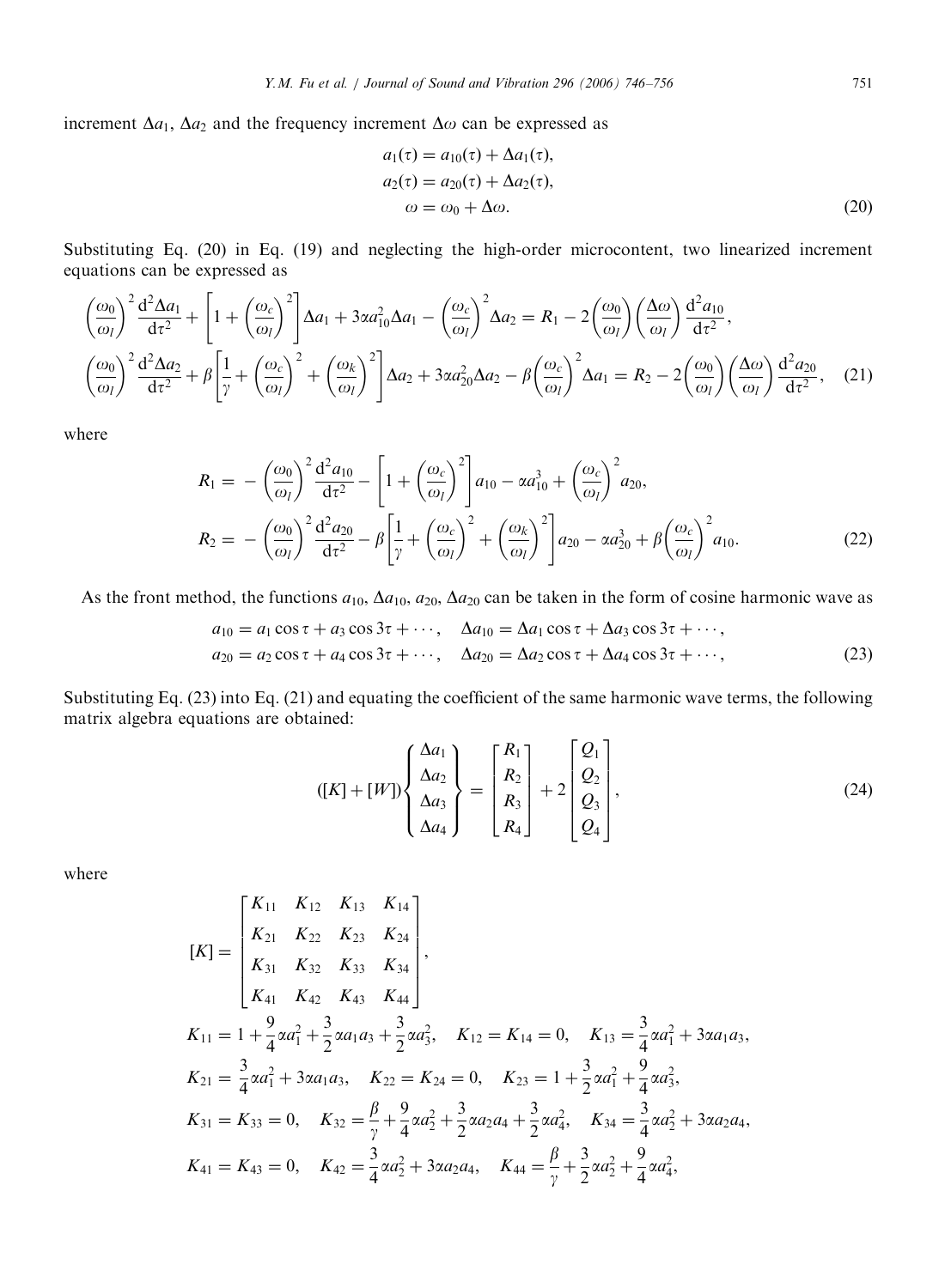<span id="page-6-0"></span>
$$
[W] = \begin{bmatrix} -( \frac{\omega_0}{\omega_I})^2 + (\frac{\omega_c}{\omega_I})^2 & -(\frac{\omega_c}{\omega_I})^2 & 0 & 0 \\ 0 & 0 & -9(\frac{\omega_0}{\omega_I})^2 + (\frac{\omega_c}{\omega_I})^2 & -(\frac{\omega_c}{\omega_I})^2 \\ -\beta(\frac{\omega_c}{\omega_I})^2 & -(\frac{\omega_0}{\omega_I})^2 + \beta(\frac{\omega_c}{\omega_I})^2 & 0 & 0 \\ 0 & 0 & -\beta(\frac{\omega_c}{\omega_I})^2 & -9(\frac{\omega_0}{\omega_I})^2 + \beta(\frac{\omega_c}{\omega_I})^2 + \beta(\frac{\omega_c}{\omega_I})^2 + \beta(\frac{\omega_c}{\omega_I})^2 \end{bmatrix},
$$
  
\n
$$
R_1 = -\begin{bmatrix} \frac{3}{4}\alpha a_1^3 + \frac{3}{4}\alpha a_1^2 a_3 + a_1 + \frac{3}{2}\alpha a_1 a_3^2 - a_2(\frac{\omega_c}{\omega_I})^2 - a_1(\frac{\omega_0}{\omega_I})^2 + a_1(\frac{\omega_c}{\omega_I})^2 \end{bmatrix},
$$
  
\n
$$
R_2 = -\begin{bmatrix} \frac{1}{4}\alpha a_1^3 + \frac{3}{2}\alpha a_1^2 a_3 + a_3 + \frac{3}{4}\alpha a_3^2 - a_4(\frac{\omega_c}{\omega_I})^2 - 9a_3(\frac{\omega_0}{\omega_I})^2 + a_3(\frac{\omega_c}{\omega_I})^2 \end{bmatrix},
$$
  
\n
$$
R_3 = -\begin{bmatrix} \frac{3}{4}\alpha a_2^3 + \frac{3}{4}\alpha a_2^2 a_4 + \frac{\beta}{\gamma} a_2 + \frac{3}{2}\alpha a_4^2 - a_1 \beta(\frac{\omega_c}{\omega_I})^2 - a_2(\frac{\omega_0}{\omega_I})^2 + a_2 \beta(\frac{\omega_c}{\omega_I})^2 + a_2 \beta(\frac{\omega_c}{\omega_I})^2 \end{bmatrix},
$$
  
\n
$$
R_4 = -\begin{bmatrix} \frac{1}{4}\alpha a_2^3 + \frac{3}{2}\alpha a_2^2 a_4 + \frac{\beta}{\gamma} a_4 + \frac{3}{4}\alpha a_4^2 - a_3 \beta(\frac{\omega_c}{\omega_I})^2 -
$$

Using the same solving processor as front, the nonlinear amplitude frequency curves of the DWNT can be determined.

# 4. Numerical results and discussion

# 4.1. The nonlinear amplitude frequency response of SWNT

Assume the linear free vibration frequency to be  $\omega_b$  in Eq. (11), and  $\omega_b^2 = \omega_l^2 + \omega_k^2$ . In the numerical computation, the parameters of material and geometry are taken as  $E = 1.1$  TPa,  $\rho = 1.3 \times 10^3$  kg/m<sup>3</sup> [\[12\],](#page-9-0)  $l = 45$  nm, the outside diameter is  $d_1 = 3$  nm, the inside diameter is  $d_0 = 2.32$  nm.



Fig. 2. Effect of spring constant k on nonlinear amplitude frequency response curves of SWNT.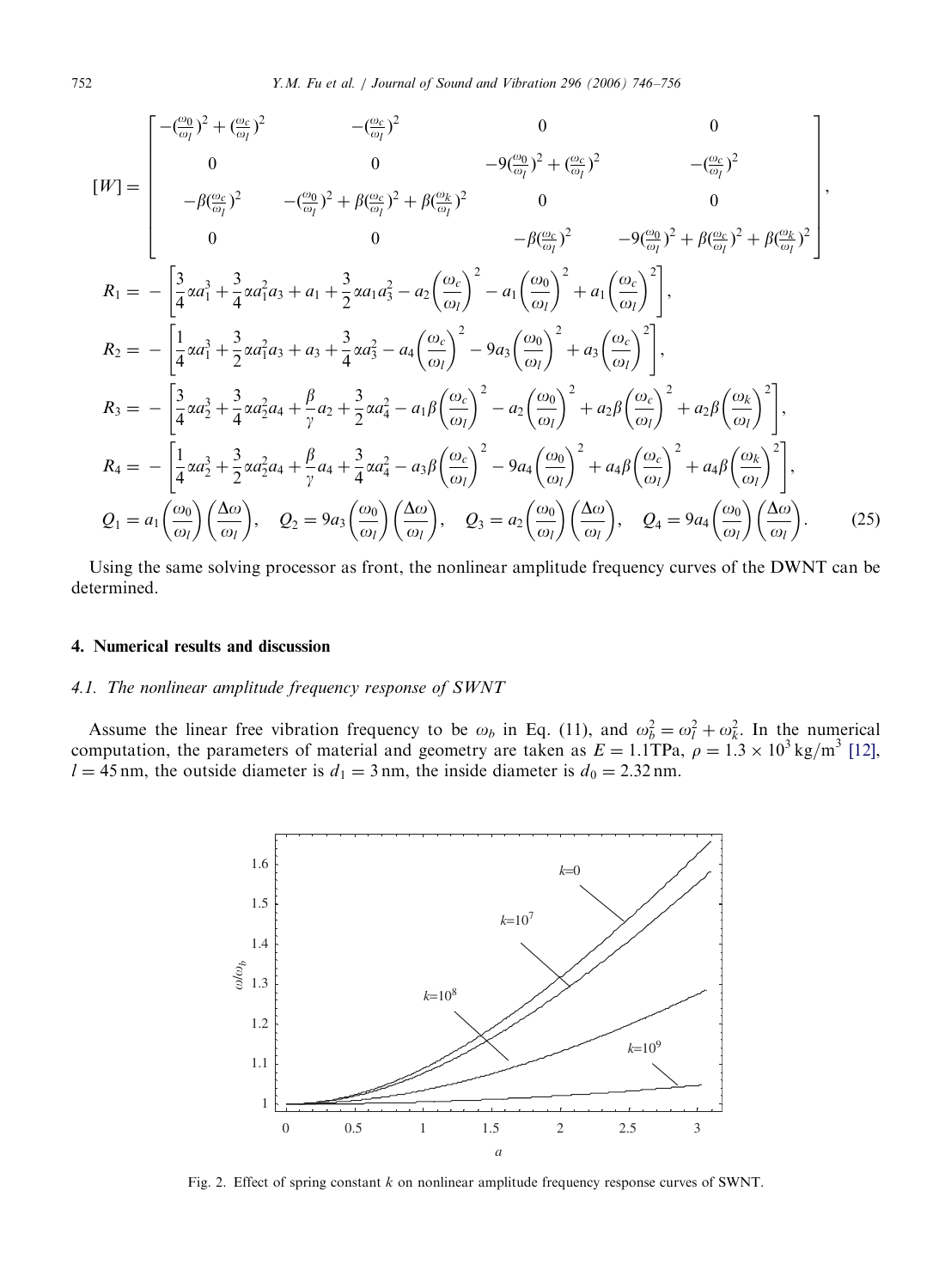Table 1 The linear free vibration frequencies  $\omega_b$  of SWNT in [Fig. 2](#page-6-0)

| $k(N/m^2)$       |       | $\Omega$ | 10 <sup>8</sup> | 10 <sup>9</sup> |
|------------------|-------|----------|-----------------|-----------------|
| $\omega_b$ (THz) | 0.128 | 0.138    | 0.209           | J.536           |

The amplitude frequency response curves of the SWNT are shown in [Fig. 2](#page-6-0) for different spring constant  $k$ . In [Fig. 2,](#page-6-0)  $\omega/\omega_b$  is the ratio of nonlinear frequency to linear frequency,  $a (a = W_{\text{max}}/r, r = \sqrt{I/A} = 0.94 \text{ nm})$ is the maximum dimensionless vibration amplitude. From [Fig. 2,](#page-6-0) it is noted that the spring constant  $k$  of surrounding elastic medium has a pronounced effect on the nonlinear amplitude frequency response curves of SWNT. The nonlinear free vibration frequency of nanotubes rises rapidly with the increment of the vibration amplitude when the stiffness of medium is relatively small  $(say \, k < 10^7 \text{ N/m}^2$  [\[11,17\]](#page-9-0)), in which case the variation of spring constant  $k$  has little effect on the response curves of SWNT. Consequently the effect of surrounding elastic medium can be neglected when the medium is flexible (such as a polymer medium). But following the increasing of  $k$ , the curves tend toward a flat line which indicates that the nonlinear vibration will change to linear vibration when the stiffness is large enough  $(say \, k > 10^9 \text{ N/m}^2$  [\[11,17\]\)](#page-9-0). In this case, the geometric nonlinearity of the structure deformation can be out of account.

In order to calculate the nonlinear free vibration frequency  $\omega$  for different k and a, the linear free vibration frequencies  $\omega_b$  are listed in Table 1.

## 4.2. The nonlinear amplitude frequency response of DWNT

The linear free vibration frequencies for DWNT are calculated [\[11\]](#page-9-0) as follows:

$$
\omega_{n1}^2 = \frac{1}{2} \left( \alpha_n - \sqrt{\alpha_n^2 - 4\beta_n} \right), \quad \omega_{n2}^2 = \frac{1}{2} \left( \alpha_n + \sqrt{\alpha_n^2 - 4\beta_n} \right), \tag{26}
$$

where

$$
\alpha_n = \frac{EI_1 \lambda_n^4 + c}{\rho A_1} + \frac{EI_2 \lambda_n^4 + c + k}{\rho A_2} > \sqrt{4\beta_n},
$$
\n
$$
\beta_n = \frac{EI_1 EI_2 \lambda_n^8}{\rho^2 A_1 A_2} + c \lambda_n^4 \frac{EI_1 + EI_2}{\rho^2 A_1 A_2} + k \frac{EI_1 \lambda_n^4 + c}{\rho^2 A_1 A_2}.
$$
\n(27)

In the case of the DWNT with simply supported condition at the two ends,  $\lambda_n$  can be expressed as

$$
\lambda_n l = n\pi. \tag{28}
$$

Take the lowest frequency in Eq. (26) as the foundational frequency, that is  $\omega_b = \omega_{11}$ .

The nonlinear amplitude frequency response curves of DWNT are shown respectively in [Figs. 3–5](#page-8-0) for different spring constant k, the coefficient of the van der Waals force c and the aspect ratio  $l/d_2$ , where  $d_2$  is the outside diameter of the outertube. In all figures,  $\omega/\omega_b$  is the ratio of nonlinear frequency to linear frequency,  $a (a = W_{\text{max}}/r, r = \sqrt{I_1/A_1} = 0.71 \text{ nm})$  is the maximum dimensionless vibration amplitude, and the parameters of material and geometry are  $E = 1.1$  TPa,  $\rho = 1.3 \times 10^3$  kg/m<sup>3</sup> [\[13\]](#page-9-0).

In [Fig. 3,](#page-8-0)  $c = 0.3 \times 10^{12} \text{ N/m}^2$  and the parameters of geometry are  $d_2 = 3 \text{ nm}$ ,  $l = 45 \text{ nm}$ . It can be seen from [Fig. 3](#page-8-0) that the effect of spring constant on nonlinear vibration of DWNT is similar to that on those of SWNT ([Fig. 2\)](#page-6-0). In [Fig. 4,](#page-8-0) the parameters are  $k = 10^{17} \text{ N/m}^2$ ,  $d_2 = 3 \text{ nm}$ ,  $l = 45 \text{ nm}$ . It can be seen that the nonlinear amplitude frequency response curves of the DWNTs are steep when the van der Waals forces are small, but with the increment of the forces, the curves tend towards a flat curve. In [Fig. 5](#page-9-0), the parameters are  $k = 10^7$  N/m<sup>2</sup>,  $c = 0.3 \times 10^{12}$  N/m<sup>2</sup>,  $d_2 = 3$  nm. It is observed that with the increment of the aspect ratio of the nanotubes, the nonlinear vibrations frequencies of DWNTs decrease.

The linear free vibration frequencies  $\omega_b$  for all cases are listed in [Table 2,](#page-9-0) so it is convenient to calculate the nonlinear free vibration frequency  $\omega$  for different k, c and  $1/d_2$  in [Figs. 3–5](#page-8-0).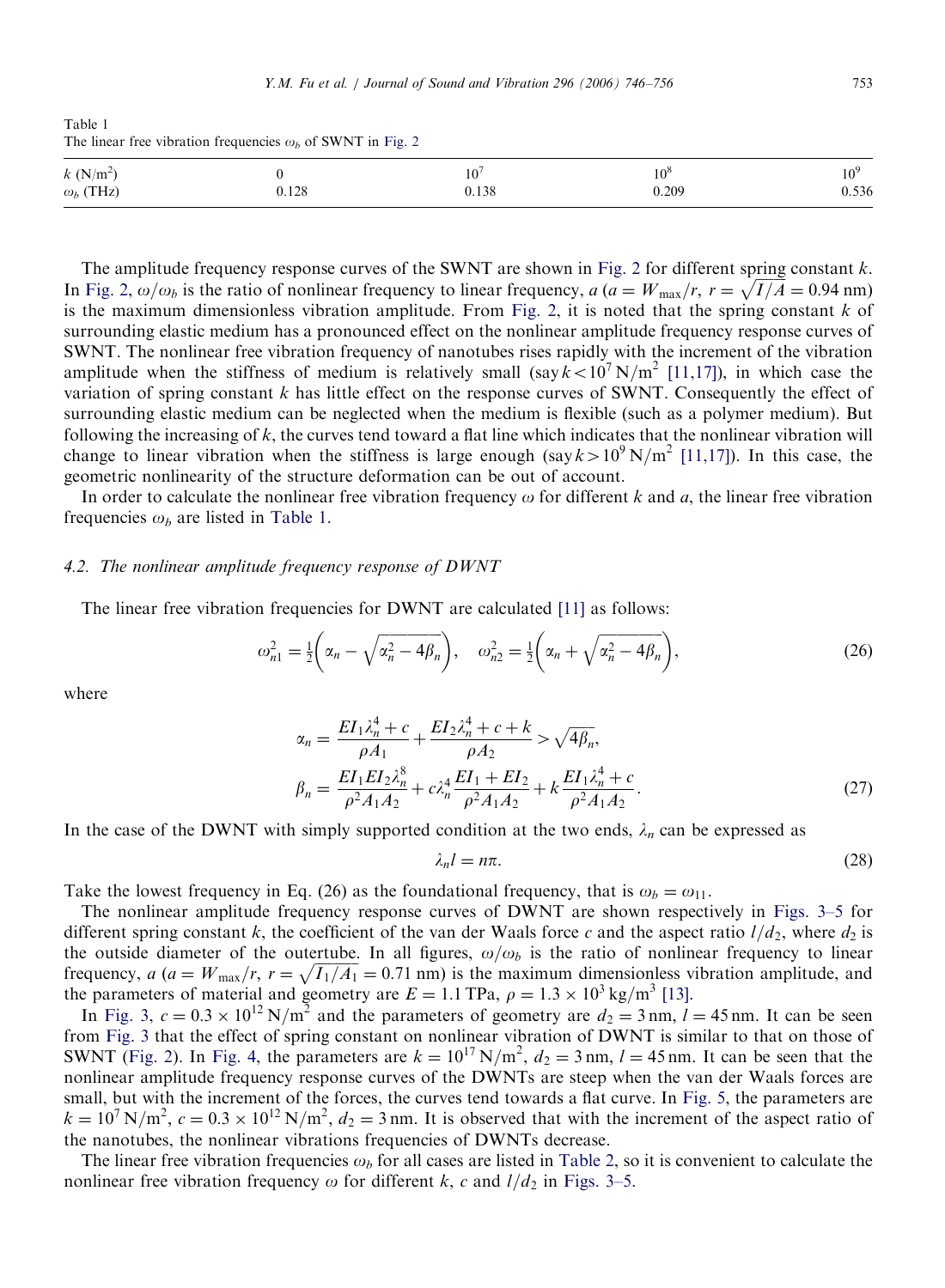<span id="page-8-0"></span>

Fig. 3. Effect of spring constant k on nonlinear amplitude frequency response curves for DWNT.



Fig. 4. Effect of coefficient of van der Waals forces c on nonlinear amplitude frequency response curves for DWNT.

#### 5. Conclusions

In this paper, based on the continuum mechanics and a multiple-elastic beam model, a nonlinear free vibration analysis of embedded multiwall carbon nanotube considering intertube radial displacement and the related internal degrees of freedom is investigated. And the effects of the surrounding elastic medium, van der Waals forces and aspect ratio of the multiwall nanotubes on amplitude frequency response characteristics are discussed.

The present numerical results reveal that the nonlinear free vibration of nanotubes is effected significantly by surrounding elastic medium. The nonlinear free vibration frequency of nanotubes rises rapidly with the increment of the amplitude when the stiffness of medium is relatively small, but the nonlinear vibration will change to the linear vibration when the stiffness is large enough. The amplitude frequency response curves of the double-wall nanotubes are steep when the van der Waals forces are small, but with the increment of the forces, the curves tend towards a flat curve. The nonlinear vibration frequencies of double-wall nanotubes decreases with the increment of the aspect ratio of the nanotubes.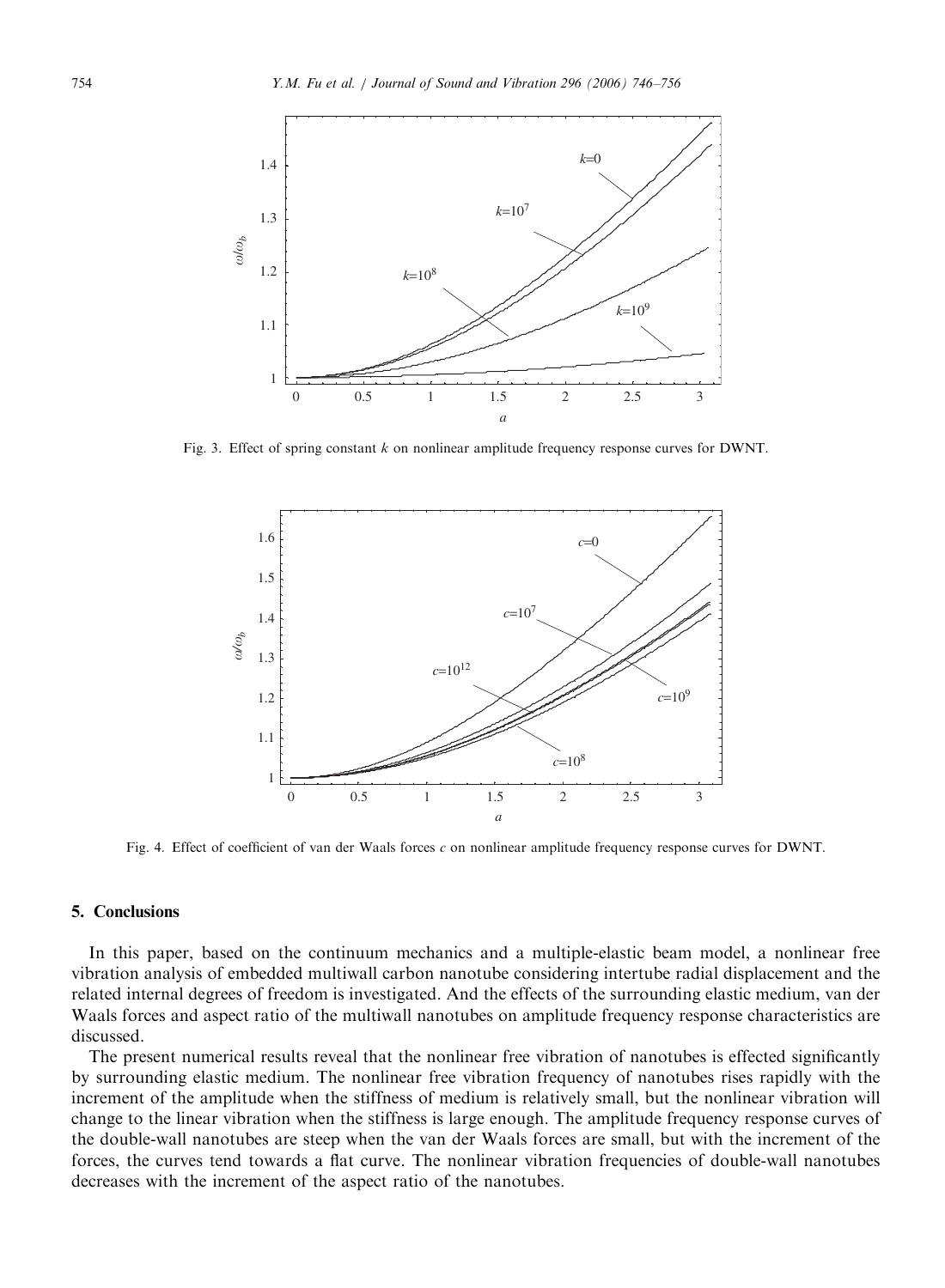<span id="page-9-0"></span>

Fig. 5. Effect of aspect ratio  $l/d_2$  on nonlinear amplitude frequency response curves for DWNT.

Table 2 The linear free vibration frequencies  $\omega_b$  of DWNT in [Figs. 3–5](#page-8-0)

| Fig. 3          |                  | Fig. $4$        |                  | Fig. $5$ |                  |
|-----------------|------------------|-----------------|------------------|----------|------------------|
| $k(N/m^2)$      | $\omega_b$ (THz) | $c(N/m^2)$      | $\omega_b$ (THz) | $l/d_2$  | $\omega_b$ (THz) |
| $\overline{0}$  | 0.116            |                 | 0.096            | 10       | 0.586            |
| 10 <sup>7</sup> | 0.122            | 10 <sup>7</sup> | 0.109            | 20       | 0.151            |
| $10^8\,$        | 0.170            | 10 <sup>8</sup> | 0.120            | 30       | 0.076            |
| 10 <sup>9</sup> | 0.410            | 10 <sup>9</sup> | 0.122            | 40       | 0.054            |
|                 |                  | $10^{10}$       | 0.122            | 50       | 0.046            |

#### References

- [1] S. Iijima, Helica microtubes of graphitic carbon, Nature 354 (1991) 56.
- [2] W. Yang, X.L. Ma, H.T. Wang, W. Hong, The advancement of nanomechanics (continued), The Advancement of Mechanics 33 (2) (2003) 175–185.
- [3] S. Iilima, C. Brabec, A. Maiti, J. Bernholc, Structural flexibility of carbon nanotube, Chemal Physics 104 (1996) 2089.
- [4] E.W. Wong, P.W. Sheehan, C.M. Lieber, Nanobeam mechanics: elasticity, strength, and toughness of nanorods and nanotubes, Science 277 (1997) 1971.
- [5] J.P. Salvetal, G.A.D. Briggs, J.M. Bonard, R.R. Bacsa, A.J. Kulik, T. Stockli, N.A. Burnham, L. Forro, Elastic and shear moduli of single-walled carbon nanotube ropes, Physical Review Letters 82 (1999) 944.
- [6] B.I. Yakobson, C.J. Brabec, J. Bernholc, Nanomechanics of carbon tubes: instabilities beyond linear response, Physics Letters 76 (2000) 14.
- [7] O. Lourie, D.M. Cox, H.D. Wagner, Buckling and collapse of embedded carbon nanotubes, Physical Review Letters 81 (1998) 1638.
- [8] D. Srivastava, M. Menon, K. Cho, Nanoplasticity of single-wall carbon nanotubes under uniaxial compression, *Physical Review* Letters 83 (1999) 2973.
- [9] T. Ozaki, Y. Iwasa, T. Mitani, Stiffness of single-walled carbon nanotubes under large strain, Physical Review Letters 84 (2000) 1712.
- [10] C.Q. Ru, Column buckling of multiwall carbon nanotubes with interlayer radial displacements, Physical Review B 62 (2000) 16962–16967.
- [11] J. Yoon, C.Q. Ru, A. Mioduchowski, Vibration of an embedded multiwall carbon nanotube[J], Composites Science and Technology 63 (2003) 1533–1542.
- [12] A. Pantano, M.C. Boyce, D.M. Parks, Nonlinear structural mechanics based modeling of carbon nanotube deformation, Physical Review Letters 91 (14) (2003) 145501-1–145501-4.
- [13] C.Q. Ru, Elastic buckling of single-walled carbon nanotube ropes under high pressure, Physical Review B 62 (2000) 15.